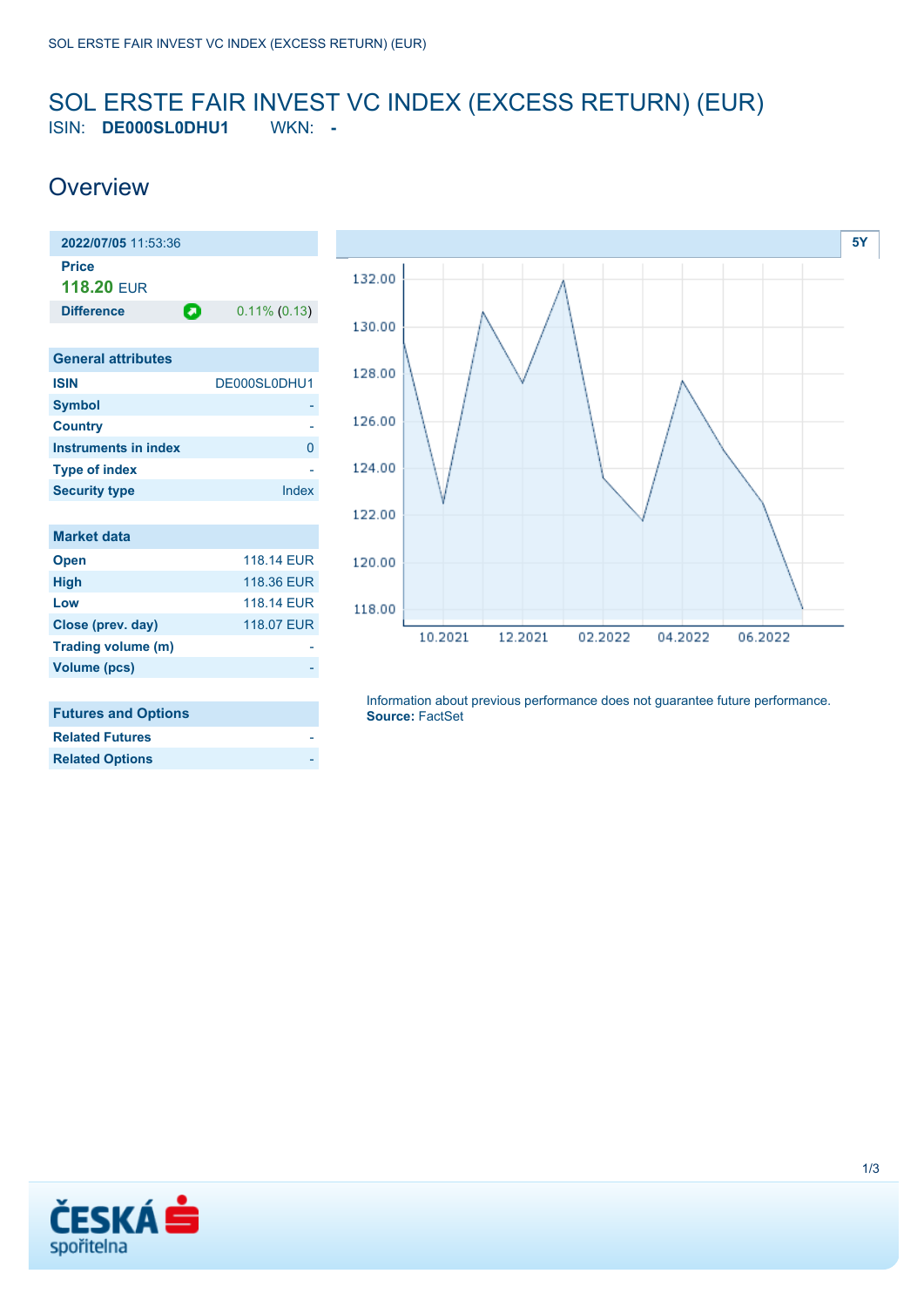### **Details**

**2022/07/05** 11:53:36 **Price 118.20** EUR

|  | inerence |  |
|--|----------|--|
|  |          |  |

**Difference 0.11% (0.13)** 

| <b>General attributes</b> |              |
|---------------------------|--------------|
| <b>ISIN</b>               | DE000SL0DHU1 |
| <b>Symbol</b>             |              |
| <b>Country</b>            |              |
| <b>Security type</b>      | Index        |
| Instruments in index      |              |

| <b>Market data</b> |            |
|--------------------|------------|
| <b>Open</b>        | 118.14 EUR |
| <b>High</b>        | 118.36 EUR |
| Low                | 118.14 FUR |
| Close (prev. day)  | 118.07 EUR |
| Trading volume (m) |            |
| Volume (pcs)       |            |



#### **Performance and Risk**

|                   | 6m        | 1Y    | <b>3Y</b> |
|-------------------|-----------|-------|-----------|
| <b>Perf</b> (%)   | $-10.32%$ |       |           |
| Perf (abs.)       | $-13.59$  |       |           |
| <b>Beta</b>       |           |       |           |
| <b>Volatility</b> | 11.06     | 11.25 | 11.25     |

Information about previous performance does not guarantee future performance. **Source:** FactSet

| <b>Price data</b>                           |                         |
|---------------------------------------------|-------------------------|
| Ø price 5 days   Ø volume 5 days (pcs.)     | 118.36 EUR (0)          |
| Ø price 30 days   Ø volume 30 days (pcs.)   | 120.05 EUR (0)          |
| Ø price 100 days   Ø volume 100 days (pcs.) | 123.44 EUR (0)          |
| Ø price 250 days   Ø volume 250 days (pcs.) | $-EUR(0)$               |
| <b>YTD High   date</b>                      | 132.23 EUR (2022/01/04) |
| <b>YTD Low   date</b>                       | 117.43 EUR (2022/06/23) |
| 52 Weeks High   date                        | 134.32 EUR (2021/11/22) |
| 52 Weeks Low   date                         | 117.43 EUR (2022/06/23) |